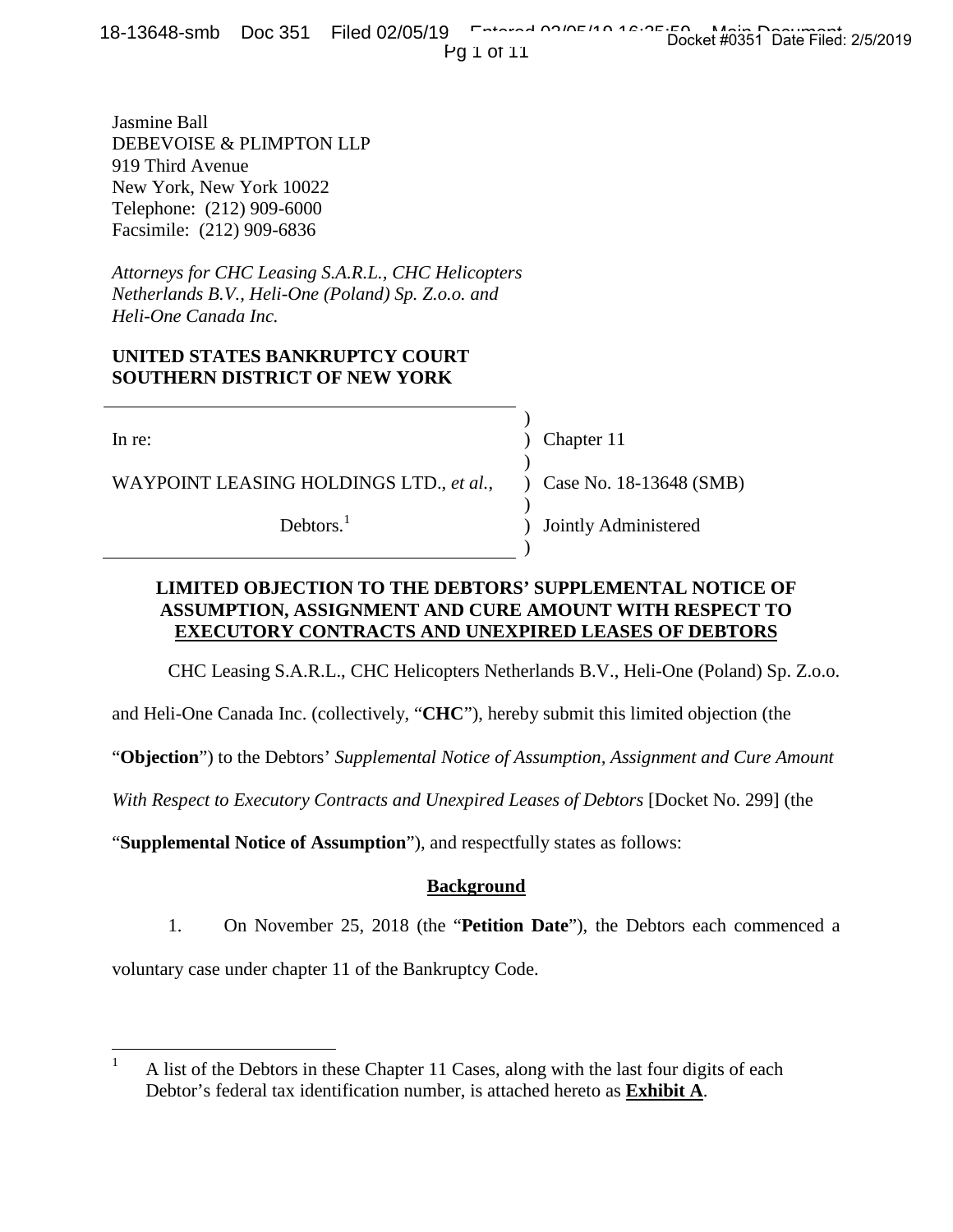#### 18-13648-smb Doc 351 Filed 02/05/19 Entered 02/05/19 16:25:59 Main Document Pg 2 of 11

2. On December 10, 2018, the Debtors filed the *Motion of Debtors for Entry of Orders Approving: (I) (A) Bidding Procedures, (B) Bid Protections, (C) Form and Manner of Notice of Auction, Sale Transaction, and Sale Hearing, and (D) Procedures for the Assumption and Assignment of Certain Executory Contracts and Unexpired Leases; and (II) (A) Sale of Substantially All of the Debtors' Assets Free and Clear of Liens, Claims, Encumbrances, and Other Interests, (B) Assumption and Assignment of Certain Executory Contracts and Unexpired Leases, and (C) Related Relief* [Docket No. 64] (the "**Bidding Procedures Motion**").

3. Among other things, the Bidding Procedures Motion seeks authority to pursue a sale process for substantially all of the Debtors' assets. In connection with the Debtors' sale process, the Debtors entered into a Stock and Asset Purchase Agreement with Macquarie Rotorcraft Leasing Holdings Limited (the "**Stalking Horse Purchaser**"), who will serve as the staking horse bidder for substantially all of the Debtors' assets.

4. On December 21, 2018, the Court entered an order approving the Bidding Procedures Motion [Docket No. 159] (the "**Bidding Procedures Order**"). Among other things, the Bidding Procedures Order authorized and approved certain procedures for the assumption and assignment of the Debtors' executory contracts and unexpired leases and the determination of cure costs related thereto.

5. Pursuant to the Bidding Procedures Order, any objection to the Debtors' proposed assumption and assignment of unexpired leases pursuant to section 365 of the Bankruptcy Code must be filed by January 16, 2019 at 5:00 pm (ET).

6. On January 16, 2019, CHC filed its *Limited Objection to the Debtors' Notice of Assumption, Assignment and Cure Amount With Respect to Executory Contracts and Unexpired Leases of Debtors* [Docket No. 279] (the "**Initial Objection**"), which, among other things,

2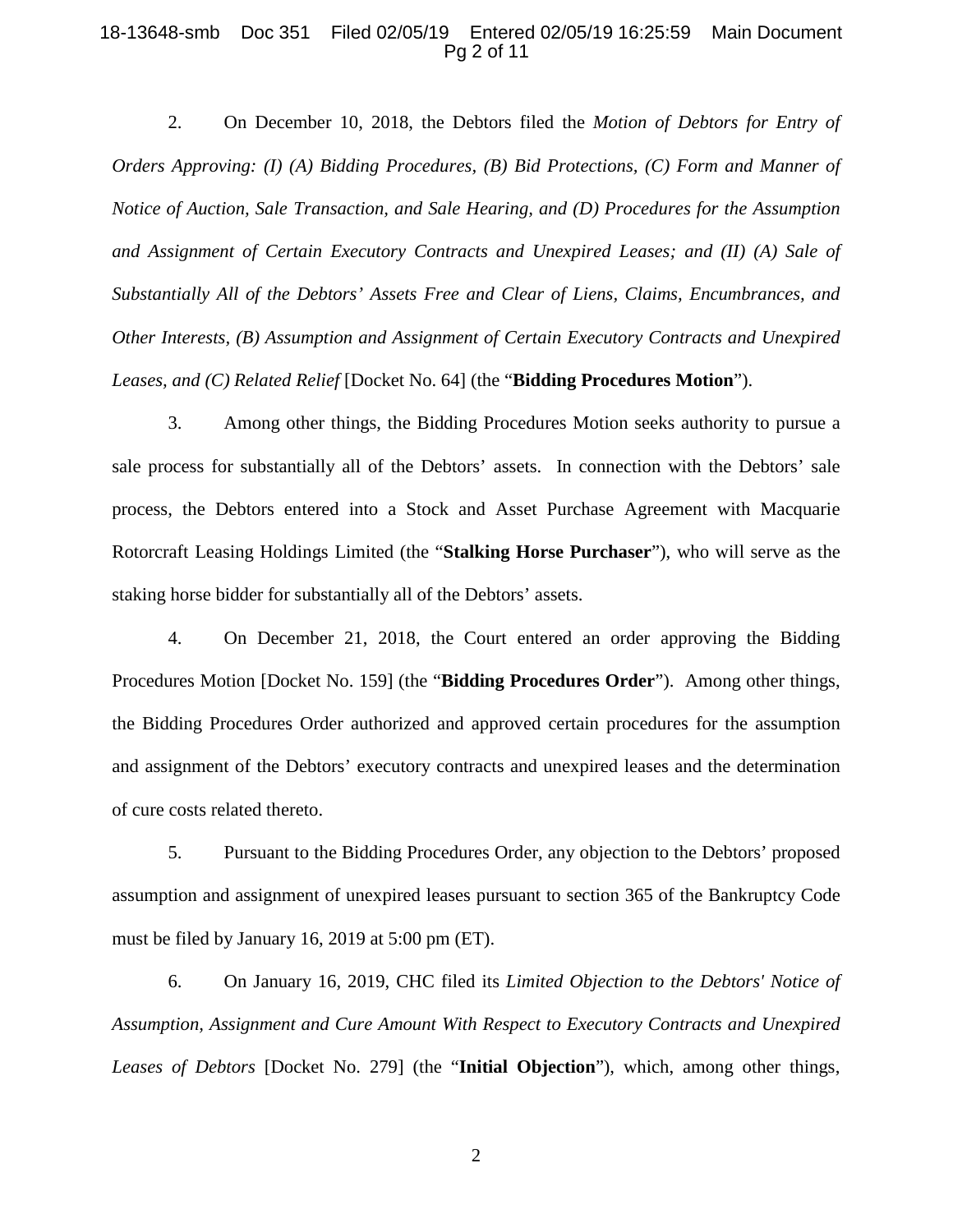#### 18-13648-smb Doc 351 Filed 02/05/19 Entered 02/05/19 16:25:59 Main Document Pg 3 of 11

disputed certain of the cure amounts listed in the *Notice of Assumption, Assignment, and Cure Amount with Respect to Executory Contracts and Unexpired Leases of Debtors* [ECF No. 180] (the "**Initial Notice of Assumption**").

7. On January 23, 2019, the Debtors filed the *Notice and Identities of Successful Credit Bidders* [Docket No. 297] which identified three credit bids that were deemed the successful bids for certain of the Debtors' assets.

8. In light of the successful credit bids, the Debtors filed the Supplemental Notice of Assumption on January 25, 2019, which lists certain modifications to the Debtors' Initial Notice of Assumption.

#### **Limited Objection**

9. As set forth in the Initial Objection, prior to the Petition Date, the Debtors and CHC entered into various aircraft lease agreements (the "**CHC Leases**"). The Debtors and CHC have also entered into various executory contracts related to aircraft maintenance, repair and overhaul services (the "**CHC Contracts**").

10. The Supplemental Notice of Assumption lists certain CHC Leases and CHC Contracts that the Debtors propose to assume and assign to the successful purchasers, as well as the proposed cure amounts for each such lease.

11. Section 365 of the Bankruptcy Code permits a debtor to assume or reject an unexpired lease in its discretion. However, section 365 makes clear that an unexpired lease may only be assumed if the debtor satisfies certain statutory conditions, including curing all monetary defaults. 11 U.S.C. § 365(b)(1)(A). *See also ReGen Capital I, Inc. v. Halperin (In re Wireless Data, Inc.)*, 547 F.3d 484, 489 (2d Cir. 2008) ("It is particularly important for a bankruptcy court to know to what degree a debtor is in default on an executory contract because a debtor cannot assume such a contract unless the debtor satisfies several statutory conditions designed to make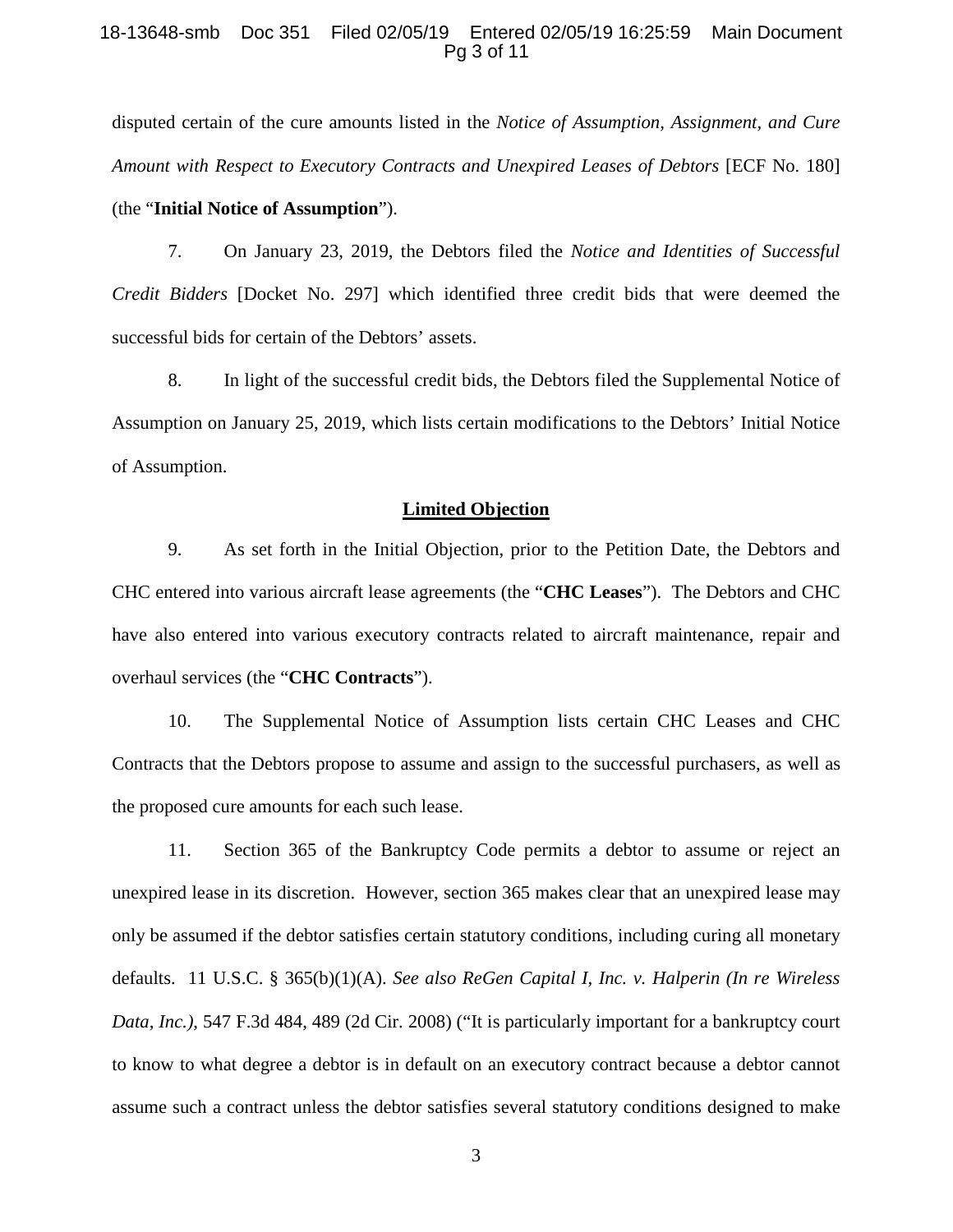#### 18-13648-smb Doc 351 Filed 02/05/19 Entered 02/05/19 16:25:59 Main Document Pg 4 of 11

the non-debtor contracting party whole."). "The resolution of these claims, generally referred to as 'cure claims,' strives to restore the 'debtor-creditor relationship . . . to pre-default conditions,' bringing the contract back into compliance with its terms." *Id*. (internal citations omitted). *See also In re Ionosphere Clubs, Inc*., 85 F.3d 992, 999 (2d Cir.1996) ("Congress's intent in imposing these conditions on the ability of the debtor to assume the contract was to insure that the contracting parties receive the full benefit of their bargain if they are forced to continue performance.").

12. In support of this Objection, CHC hereby incorporates its Initial Objection as if fully set forth herein. In addition, while CHC has no objection to the assumption and related assignment of the CHC Leases and CHC Contracts identified in the Supplemental Notice of Assumption upon payment of the appropriate cure amount, CHC hereby objects to the proposed cure amounts listed in the Supplemental Notice of Assumption with respect to following CHC Contract:

| <b>Contract</b> | <b>Category Contract Description 1</b> | <b>Wavpoint Entity</b>                | <b>CHC Entity</b>  | Wavpoint<br><b>Cure Amount</b> | <b>CHC Cure</b><br><b>Amount</b> |
|-----------------|----------------------------------------|---------------------------------------|--------------------|--------------------------------|----------------------------------|
| PO#2018-<br>065 | Aircraft Transport                     | Waypoint Leasing<br>(Ireland) Limited | Heli One<br>Poland | \$23,996.55                    | \$24,360.13                      |

13. CHC also objects to the proposed assumption of the CHC Leases and CHC Contracts to the extent that the Debtors fail to satisfy any amounts that will become due and owing under such agreements prior to the assumption in connection with the closing of any sale.

14. Lastly, CHC also objects to the extent the Debtors seek to assume the CHC Leases and CHC Contracts without assuming all related agreements and contracts. "When the debtor assumes the lease or the contract under § 365, it must assume both the benefits and the burdens of the contract. Neither the debtor nor the bankruptcy court may excise material obligations owing to the non-debtor contracting party." *Empire State Bldg. Co. v. New York*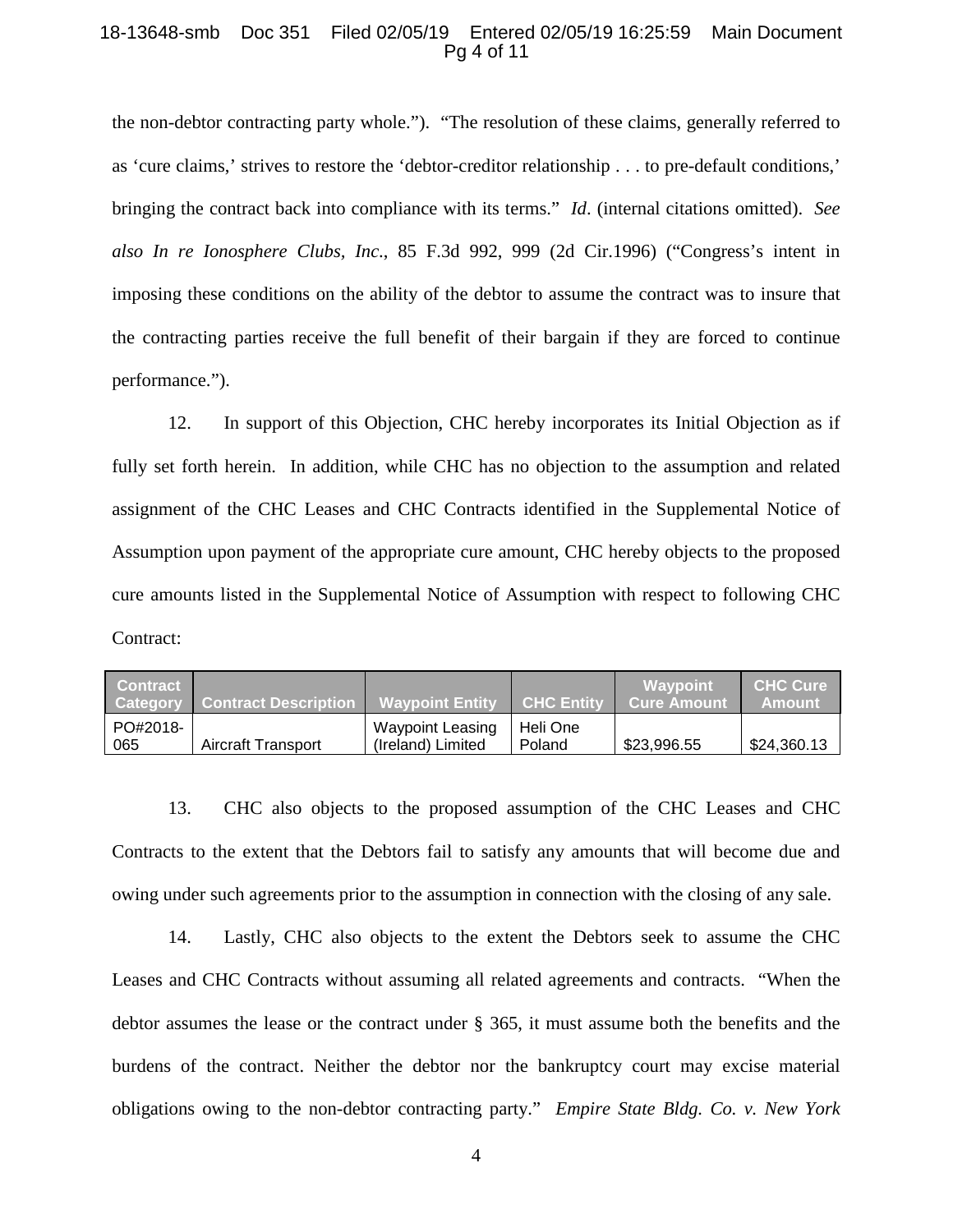#### 18-13648-smb Doc 351 Filed 02/05/19 Entered 02/05/19 16:25:59 Main Document Pg 5 of 11

*Skyline, Inc. (In re New York Skyline, Inc.)*, 432 B.R. 66, 77 (Bankr. S.D.N.Y. 2010). This principle also applies when the agreement between the parties consists of several related agreements that all form part of the same integrated transaction. *Id*. *See also In re Physiotherapy Holdings, Inc*., 538 B.R. 225, 234 (D. Del. 2015) (holding that several separate agreements constitute one integrated agreement for the purpose of assumption under section 365).

15. Here, the CHC Leases and CHC Contracts are part of a complex leasing and business arrangements between the Debtors and CHC regarding the operation, maintenance and storage of numerous aircraft. The CHC Leases and CHC Contracts therefore cannot be separated from the related operative agreements that form an integral part of the transaction.

16. Therefore, any order approving the assumption of the CHC Leases and CHC Contracts must make clear that each related operative document to which a Debtor is a party that is integral to such transaction, whether explicitly listed in the schedule of unexpired leases and executory contracts or not, shall be assumed by the Debtors if the related agreement is assumed.

17. CHC intends to confer with the Debtors in an attempt to reach a consensual resolution of the issues addressed herein prior to the sale hearing, including by providing additional detail and explanation regarding its cure calculations. CHC is hopeful that the parties will be able to reach a consensual resolution of these issues.

18. CHC expressly reserves the right to make such other and further objections as may be appropriate, including the right to amend, modify and supplement this Objection. In addition, nothing set forth herein or the Initial Objection shall be construed as a waiver, release, discharge or disallowance of any and all administrative and pre-petition claims against the Debtors.

5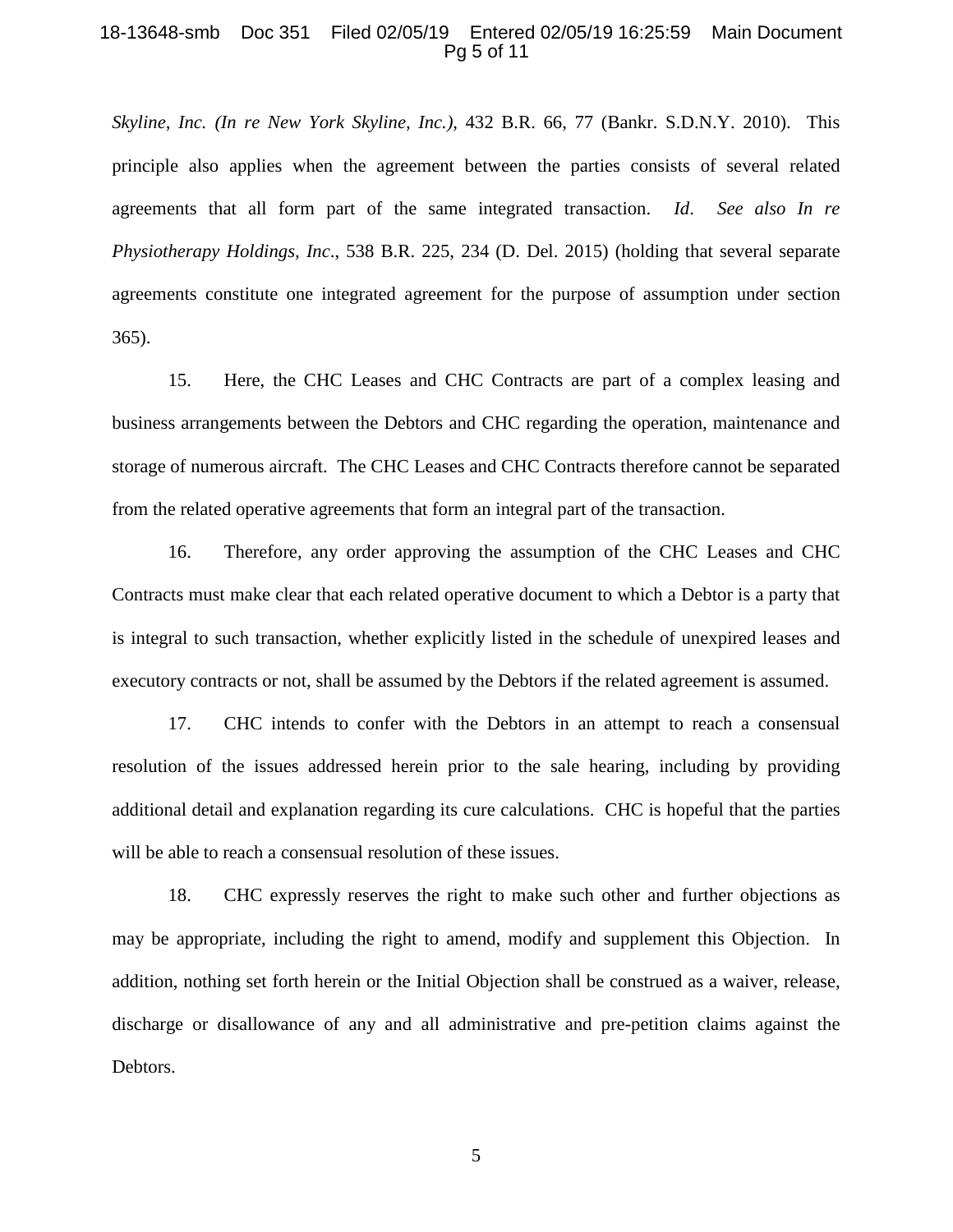### 18-13648-smb Doc 351 Filed 02/05/19 Entered 02/05/19 16:25:59 Main Document Pg 6 of 11

WHEREFORE, CHC respectfully requests that the Court (i) deny the proposed

assumption of the CHC Leases and CHC Contracts unless the Debtors cure all monetary defaults as of the date of assumption, (ii) amend the proposed sale order to address the issues addressed herein, and (iii) grant such other and further relief as it deems just and proper.

February 5, 2019 */s/ Jasmine Ball*

New York, New York DEBEVOISE & PLIMPTON LLP Jasmine Ball 919 Third Avenue New York, New York 10022 Telephone: (212) 909-6000 Facsimile: (212) 909-6836 Email: jball@debevoise.com

> *Attorneys for CHC Leasing S.A.R.L., CHC Helicopters Netherlands B.V., Heli-One (Poland) Sp. z.o.o. and Heli-One Canada Inc.*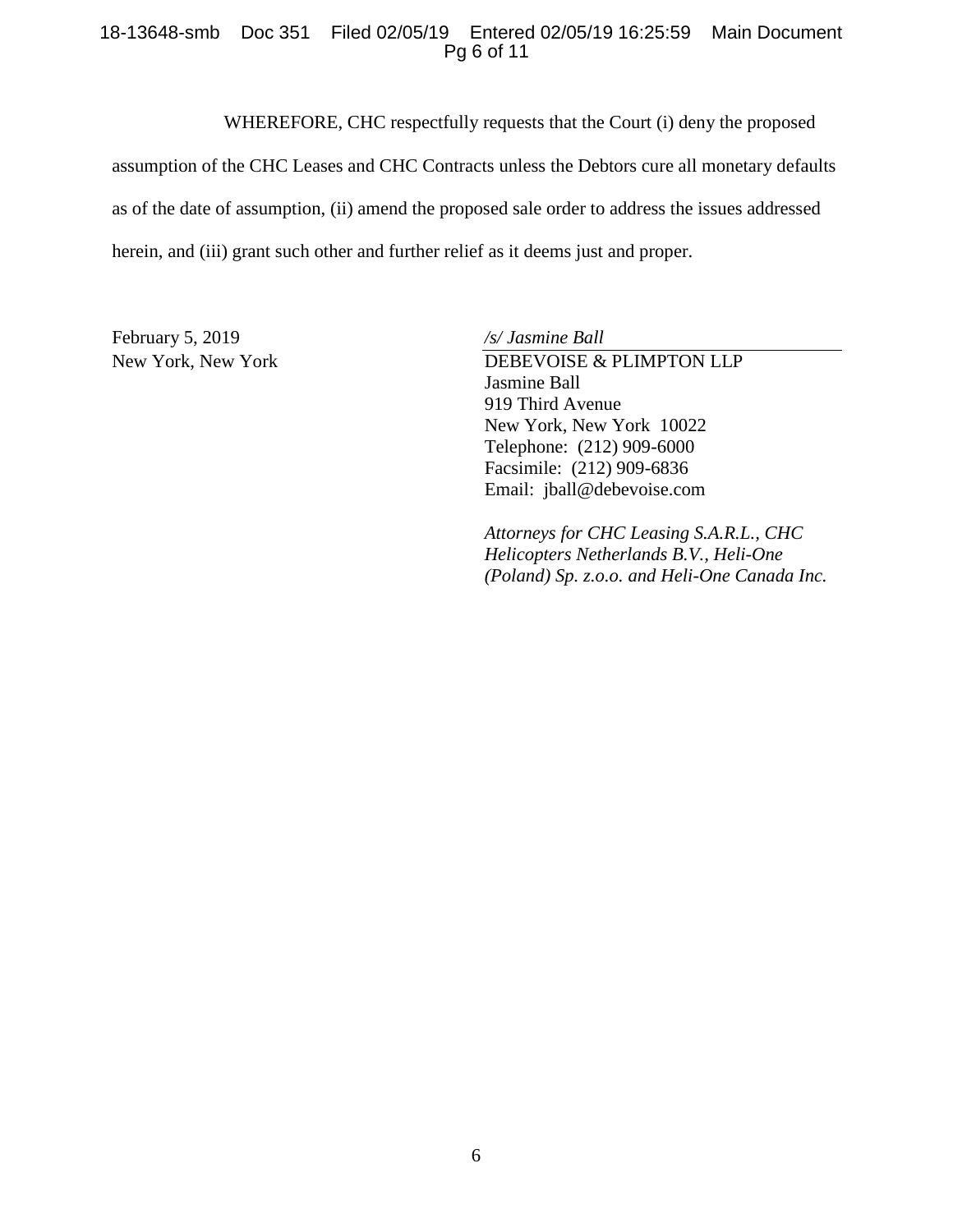18-13648-smb Doc 351 Filed 02/05/19 Entered 02/05/19 16:25:59 Main Document Pg 7 of 11

# **Exhibit A**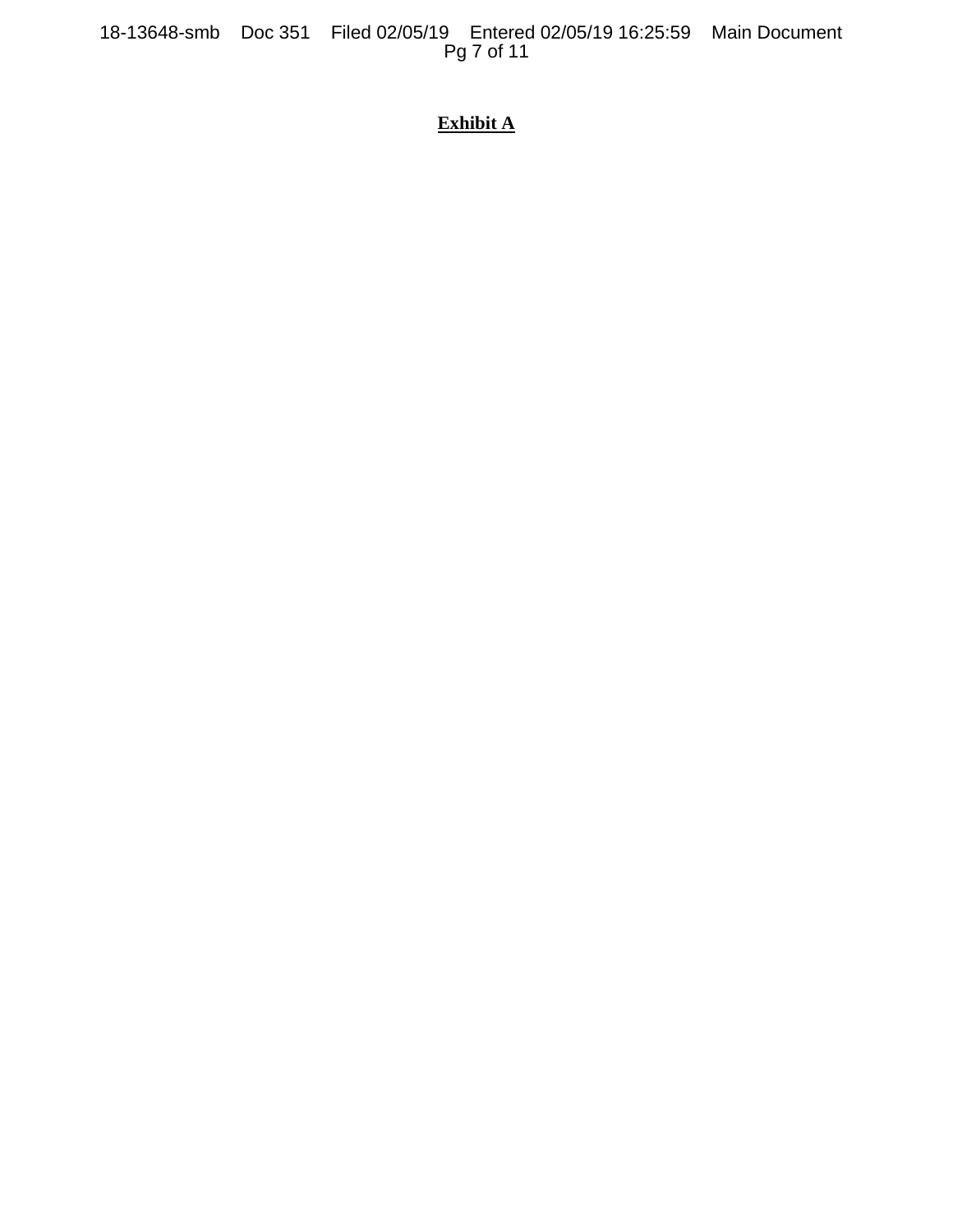## 18-13648-smb Doc 351 Filed 02/05/19 Entered 02/05/19 16:25:59 Main Document Pg 8 of 11

| <b>Debtor</b>                                       | Last 4<br>Digits of<br><b>Tax ID</b><br><b>Number</b> | <b>Debtor</b>                  | Last 4<br>Digits of<br><b>Tax ID</b><br><b>Number</b> |
|-----------------------------------------------------|-------------------------------------------------------|--------------------------------|-------------------------------------------------------|
| Waypoint Leasing Holdings Ltd.                      | 2899                                                  | AE Helicopter (5) Limited      | N/A                                                   |
| <b>Waypoint Leasing (Luxembourg)</b><br>S.à r.l.    | 7041                                                  | AE Helicopter (6) Limited      | N/A                                                   |
| <b>Waypoint Leasing</b><br>(Ireland) Limited        | 66                                                    | <b>MSN 31141 Trust</b>         | N/A                                                   |
| Waypoint Asset Co 10 Limited                        | 2503                                                  | <b>MSN 31492 Trust</b>         | N/A                                                   |
| MSN 2826 Trust                                      | N/A                                                   | <b>MSN 36458 Trust</b>         | N/A                                                   |
| MSN 2879 Trust                                      | N/A                                                   | <b>MSN 760543 Trust</b>        | N/A                                                   |
| Waypoint Asset Co 11 Limited                        | 3073                                                  | <b>MSN 760551 Trust</b>        | N/A                                                   |
| MSN 2905 Trust                                      | N/A                                                   | <b>MSN 760581 Trust</b>        | N/A                                                   |
| Waypoint Asset Co 12 Limited                        | 0541                                                  | <b>MSN 760628 Trust</b>        | N/A                                                   |
| MSN 20042 Trust                                     | N/A                                                   | <b>MSN 760631 Trust</b>        | N/A                                                   |
| <b>MSN 41202 Trust</b>                              | N/A                                                   | <b>MSN 760682 Trust</b>        | N/A                                                   |
| <b>MSN 920280 Trust</b>                             | N/A                                                   | <b>MSN 920022 Trust</b>        | N/A                                                   |
| Waypoint Asset Co 1E Limited                        | 6089                                                  | <b>MSN 920062 Trust</b>        | N/A                                                   |
| Waypoint Asset Euro 1F Limited                      | 7099                                                  | <b>MSN 920125 Trust</b>        | N/A                                                   |
| <b>MSN 20093 Trust</b>                              | $\rm N/A$                                             | <b>MSN 9229 AS</b>             | N/A                                                   |
| Waypoint Asset Malta 1A Limited                     | 2966                                                  | Waypoint Asset Co 3A Limited   | 6687                                                  |
| <b>Waypoint Leasing Singapore</b><br>1 Pte. Limited | 2403                                                  | MSN 41371 Trust                | N/A                                                   |
| Waypoint Leasing UK 1A Limited                      | 2226                                                  | Waypoint Asset Euro 1A Limited | 9804                                                  |
| Waypoint Asset Co 14 Limited                        | 1585                                                  | MSN 4466 Trust                 | N/A                                                   |
| Waypoint Asset Co 15 Limited                        | 1776                                                  | MSN 4469 Trust                 | N/A                                                   |
| Waypoint Asset Co 3 Limited                         | 3471                                                  | MSN 6655 Trust                 | N/A                                                   |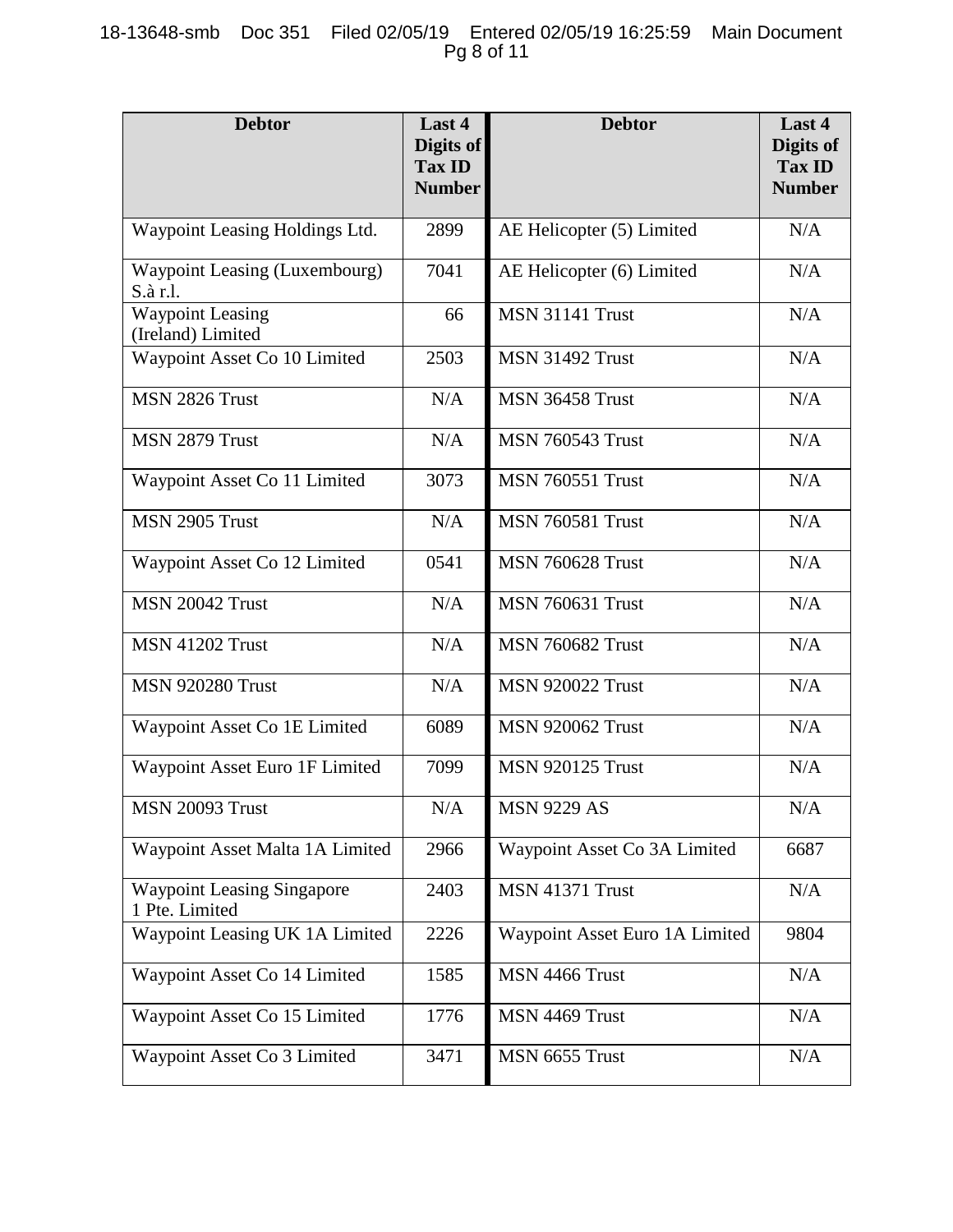## 18-13648-smb Doc 351 Filed 02/05/19 Entered 02/05/19 16:25:59 Main Document Pg 9 of 11

| <b>Debtor</b>                         | Last 4<br>Digits of<br><b>Tax ID</b><br><b>Number</b> | <b>Debtor</b>                  | Last 4<br>Digits of<br><b>Tax ID</b><br><b>Number</b> |
|---------------------------------------|-------------------------------------------------------|--------------------------------|-------------------------------------------------------|
| MSN 6658 Trust                        | N/A                                                   | Waypoint Asset Funding 6 LLC   | 4964                                                  |
| Waypoint 760626 Business Trust        | N/A                                                   | Waypoint Asset Co 7 Limited    | 9689                                                  |
| MSN 7152 Trust                        | N/A                                                   | Waypoint Asset Euro 7A Limited | 2406                                                  |
| MSN 7172 Trust                        | N/A                                                   | Waypoint Asset Co 8 Limited    | 2532                                                  |
| Waypoint Asset Funding 3 LLC          | 4960                                                  | <b>MSN 31041 Trust</b>         | N/A                                                   |
| Waypoint Asset Malta Ltd              | 5348                                                  | <b>MSN 31203 Trust</b>         | N/A                                                   |
| Waypoint Leasing Labuan 3A<br>Limited | 8120                                                  | <b>MSN 31578 Trust</b>         | N/A                                                   |
| Waypoint Leasing UK 3A Limited        | 0702                                                  | <b>MSN 760617 Trust</b>        | N/A                                                   |
| Waypoint Asset Co 4 Limited           | 0301                                                  | <b>MSN 760624 Trust</b>        | N/A                                                   |
| Waypoint Asset Co 5 Limited           | 7128                                                  | <b>MSN 760626 Trust</b>        | N/A                                                   |
| MSN 1251 Trust                        | N/A                                                   | <b>MSN 760765 Trust</b>        | N/A                                                   |
| <b>MSN 14786 Trust</b>                | N/A                                                   | <b>MSN 920063 Trust</b>        | N/A                                                   |
| MSN 2047 Trust                        | N/A                                                   | <b>MSN 920112 Trust</b>        | N/A                                                   |
| MSN 2057 Trust                        | N/A                                                   | Waypoint 206 Trust             | N/A                                                   |
| Waypoint Asset Co 5B Limited          | 2242                                                  | Waypoint 407 Trust             | N/A                                                   |
| Waypoint Leasing UK 5A Limited        | 1970                                                  | Waypoint Asset Euro 1B Limited | 3512                                                  |
| Waypoint Asset Co 6 Limited           | 8790                                                  | Waypoint Asset Euro 1C Limited | 1060                                                  |
| <b>MSN 31042 Trust</b>                | N/A                                                   | <b>MSN 20012 Trust</b>         | N/A                                                   |
| <b>MSN 31295 Trust</b>                | N/A                                                   | <b>MSN 20022 Trust</b>         | N/A                                                   |
| <b>MSN 31308 Trust</b>                | N/A                                                   | <b>MSN 20025 Trust</b>         | N/A                                                   |
| <b>MSN 920119 Trust</b>               | N/A                                                   | <b>MSN 920113 Trust</b>        | N/A                                                   |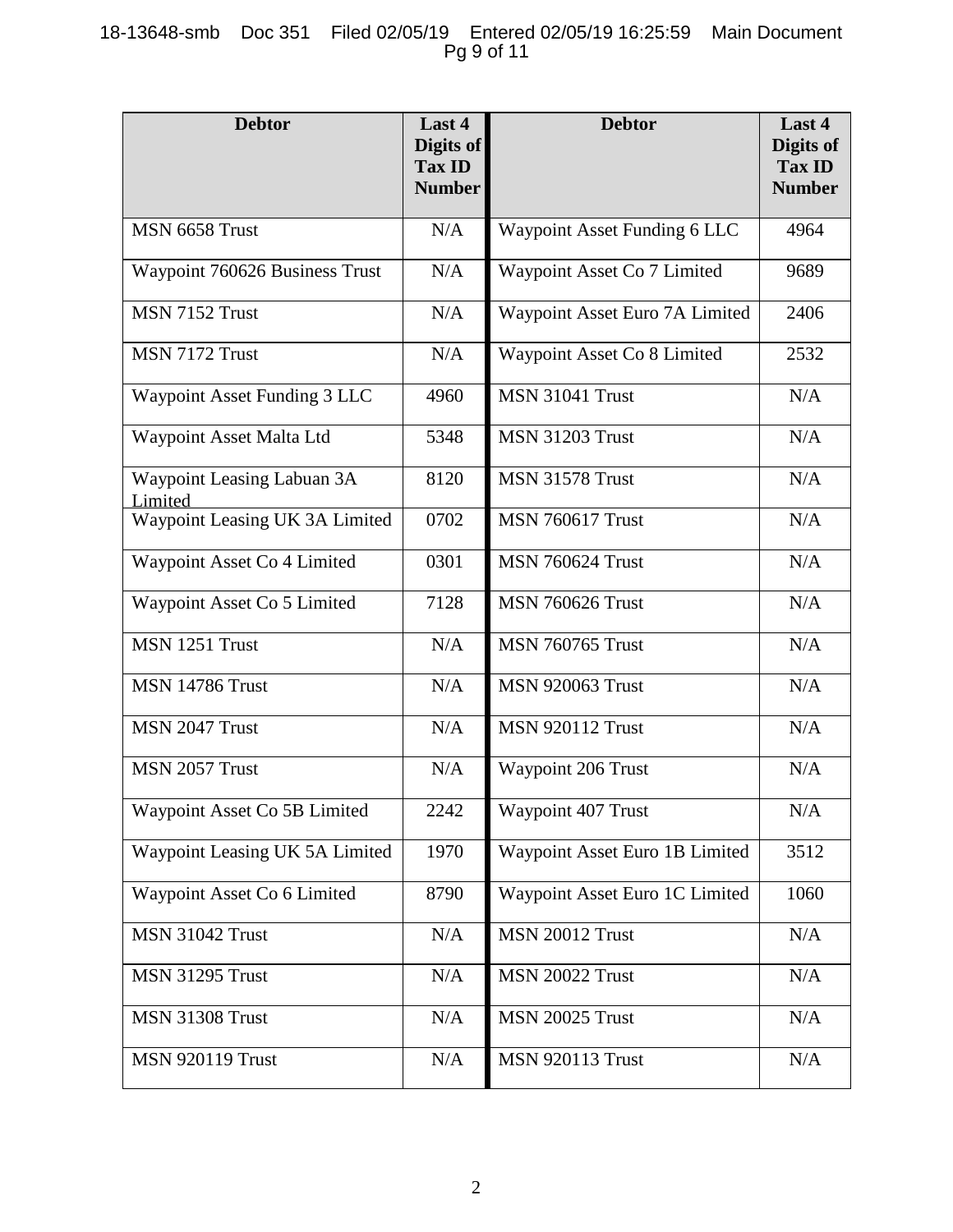## 18-13648-smb Doc 351 Filed 02/05/19 Entered 02/05/19 16:25:59 Main Document Pg 10 of 11

| <b>Debtor</b>                                               | Last 4<br>Digits of<br><b>Tax ID</b><br><b>Number</b> | <b>Debtor</b>                         | Last 4<br>Digits of<br><b>Tax ID</b><br><b>Number</b> |
|-------------------------------------------------------------|-------------------------------------------------------|---------------------------------------|-------------------------------------------------------|
| <b>Waypoint Asset Funding 8 LLC</b>                         | 4776                                                  | Waypoint Asset Co Germany<br>Limited  | 5557                                                  |
| Waypoint Leasing UK 8A Limited                              | 2906                                                  | <b>MSN 31046 Trust</b>                | N/A                                                   |
| Waypoint Leasing US 8A LLC                                  | 8080                                                  | <b>MSN 41511 Trust</b>                | N/A                                                   |
| Waypoint Asset Co 9 Limited                                 | 6340                                                  | <b>MSN 760608 Trust</b>               | N/A                                                   |
| <b>MSN 20052 Trust</b>                                      | N/A                                                   | <b>MSN 89007 Trust</b>                | N/A                                                   |
| <b>MSN 31312 Trust</b>                                      | N/A                                                   | <b>MSN 920141 Trust</b>               | N/A                                                   |
| <b>MSN 41329 Trust</b>                                      | N/A                                                   | <b>MSN 920152 Trust</b>               | N/A                                                   |
| <b>MSN 760538 Trust</b>                                     | N/A                                                   | <b>MSN 920153 Trust</b>               | N/A                                                   |
| <b>MSN 760539 Trust</b>                                     | N/A                                                   | <b>MSN 920273 Trust</b>               | N/A                                                   |
| <b>MSN 760541 Trust</b>                                     | N/A                                                   | <b>MSN 920281 Trust</b>               | N/A                                                   |
| <b>MSN 760542 Trust</b>                                     | N/A                                                   | MSN 9205 Trust                        | N/A                                                   |
| Waypoint Asset Co 1B Limited                                | 5795                                                  | MSN 9229 Trust                        | N/A                                                   |
| MSN 41272 Trust                                             | N/A                                                   | Waypoint Asset Co 1A Limited          | 1208                                                  |
| Waypoint Asset Co 5A Limited                                | 4148                                                  | Waypoint Leasing Labuan 1A<br>Limited | 2299                                                  |
| <b>MSN 69052 Trust</b>                                      | N/A                                                   | Waypoint Asset Co 1C Limited          | 0827                                                  |
| Waypoint Asset Euro 9A Limited                              | 2276                                                  | Waypoint Asset Co 1D Limited          | 7018                                                  |
| Waypoint Asset Euro 1E Limited                              | 6050                                                  | Waypoint Asset Co 1F Limited          | 6345                                                  |
| Waypoint Leasing UK 9A Limited                              | 5686                                                  | Waypoint Asset Co 1G Limited          | 6494                                                  |
| Waypoint Asset Sterling 9A<br>Limited                       | 1161                                                  | Waypoint Asset Co 1H Limited          | 7349                                                  |
| <b>Waypoint Asset Company Number</b><br>1 (Ireland) Limited | 6861                                                  | Waypoint Asset Co 1J Limited          | 7729                                                  |
| Waypoint Asset Euro 1D Limited                              | 1360                                                  | <b>MSN 20159 Trust</b>                | N/A                                                   |